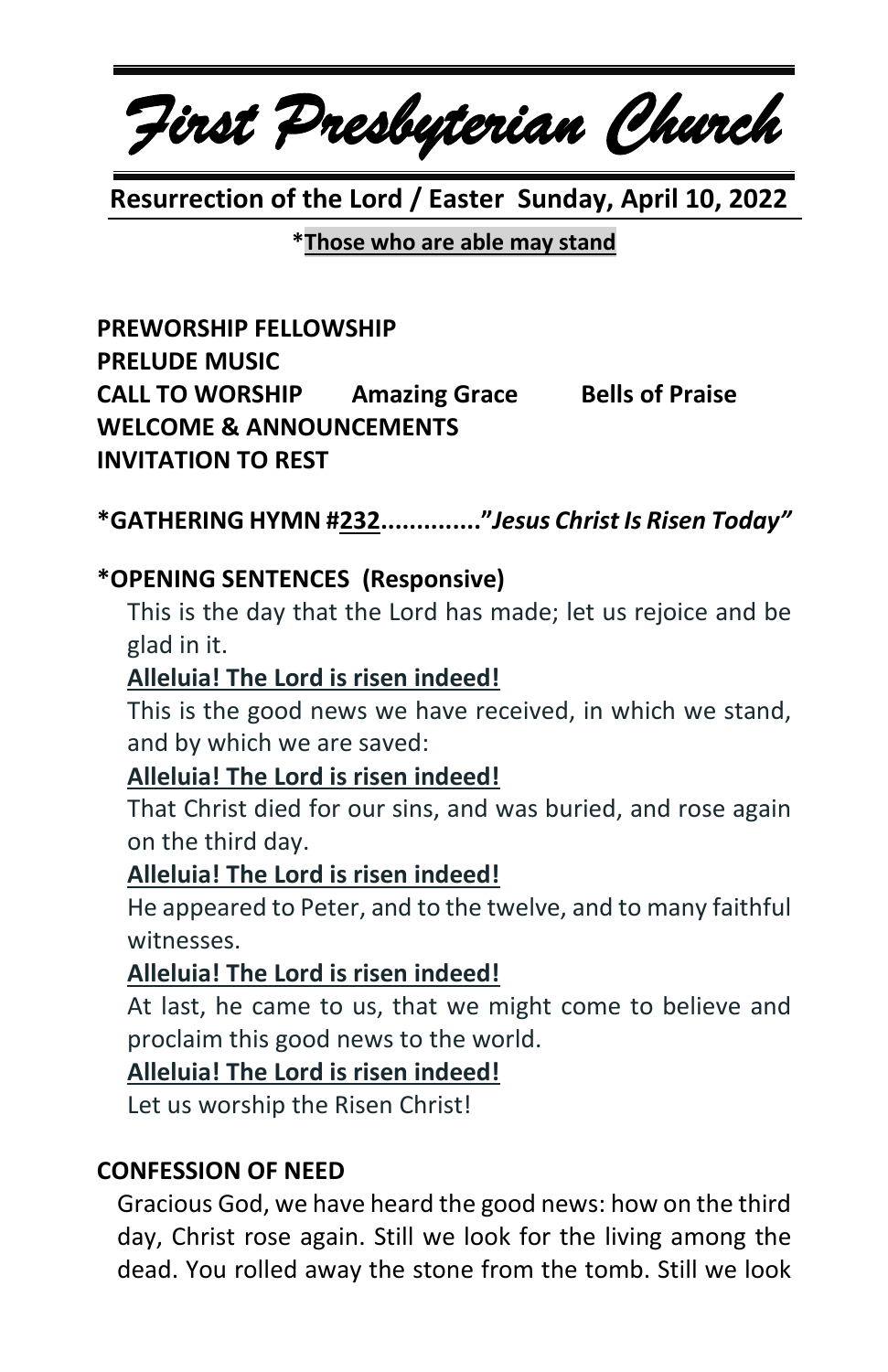for the living among the dead. You sent messengers to proclaim the gospel. Still we look for the living among the dead. You were faithful to your promise; you have done wonderful things! Still we look for the living among the dead. Forgive us, Lord, we pray.

Teach us to trust your promise and to believe the good news of salvation: Christ is alive; Jesus is risen from the dead. Amen.

#### **DECLARATION OF GRACE (Responsive)**

Friends, this is the Good News of the Gospel... **...in Jesus Christ we are forgiven. Thanks be to God!**

**\*RESPONSE HYMN #240.........."Alleluia, Alleluia! Give Thanks"**

## **\*SHARING THE PEACE OF CHRIST (Responsive)** The Peace of Christ be with you! **And Also, with you!** Let us share a sign of God's peace with one another.

## **PRAYER FOR ILLUMINATION (Unison)**

**Holy Spirit, help us hear your voice beyond our inability to hear and understand your word beyond any speaker's ability to explain. Through your word, speak to our hearts even if our heads are not ready to listen. Amen.**

### **SCRIPTURE**

**FIRST READING……….....…....……..... Isaiah 65:17-25 (OT Pg. 772)** *Leader: The word of the Lord.* **People: Thanks be to God!**

**SECOND READING……………..................Luke 24:1-12 (NT Pg. 91)**

*Leader: The word of the Lord.* **People: Thanks be to God!**

## **SERMON Hunting for Good News**

 **Rev. Michael Ozaki**

## **SILENCE FOR REFLECTION**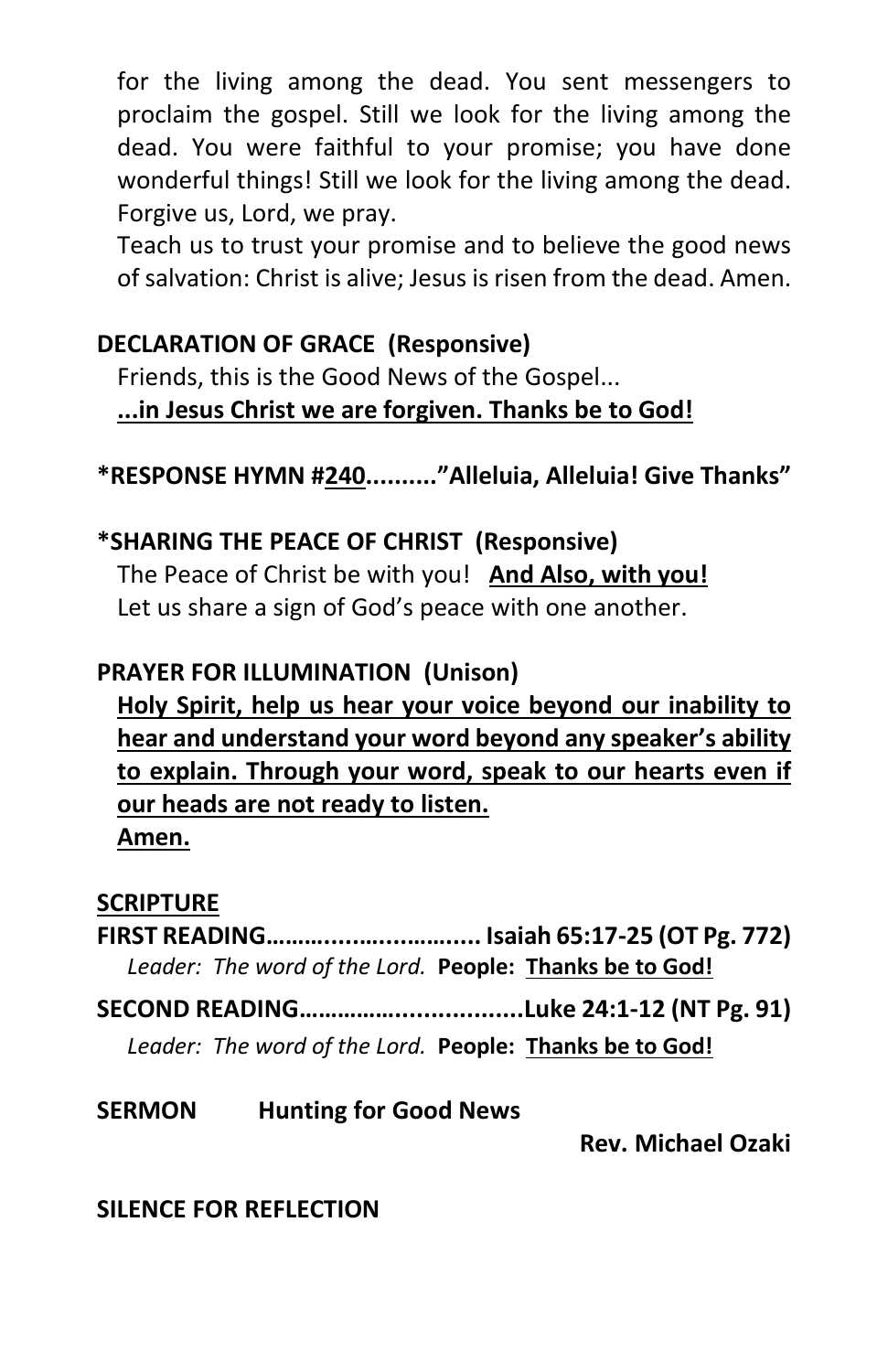**\*HYMN OF THE DAY #246................................"***Christ Is Alive!"*

### **PRAYERS OF THE PEOPLE**

Lord in your Mercy. **Hear our Prayer.**

**THE LORD'S PRAYER (forgive us our "sins")**

## **INVITATION**

## **PRAYER OF THANKSGIVING (Responsive)**

Lord, be with you **And also, with you** Lift up your hearts **We lift them up to the Lord** We lift them up to the Lord our God **It is right to give our thanks and praise**

## **WORDS OF INSTITUTION**

**COMMUNION OF THE PEOPLE**

**PRAYER AFTER COMMUNION**



# **\*BLESSING AND CHARGE (Responsive)**

Beloved children of God receive the gift of the Holy Spirit, the grace of Jesus Christ, and the blessing of the Lord forever. **Alleluia! Amen.**

**\*CLOSING HYMN #157......................"***I Danced in the Morning"*

*\_\_\_\_\_\_\_\_\_\_\_\_\_\_\_\_\_\_\_\_\_\_\_\_\_\_\_\_\_\_\_\_\_\_\_\_\_\_\_\_\_*

**\*DISMISSAL (Responsive)** Go in peace to love and serve the Lord. **Thanks be to God. Amen.**

## **\*POSTLUDE**